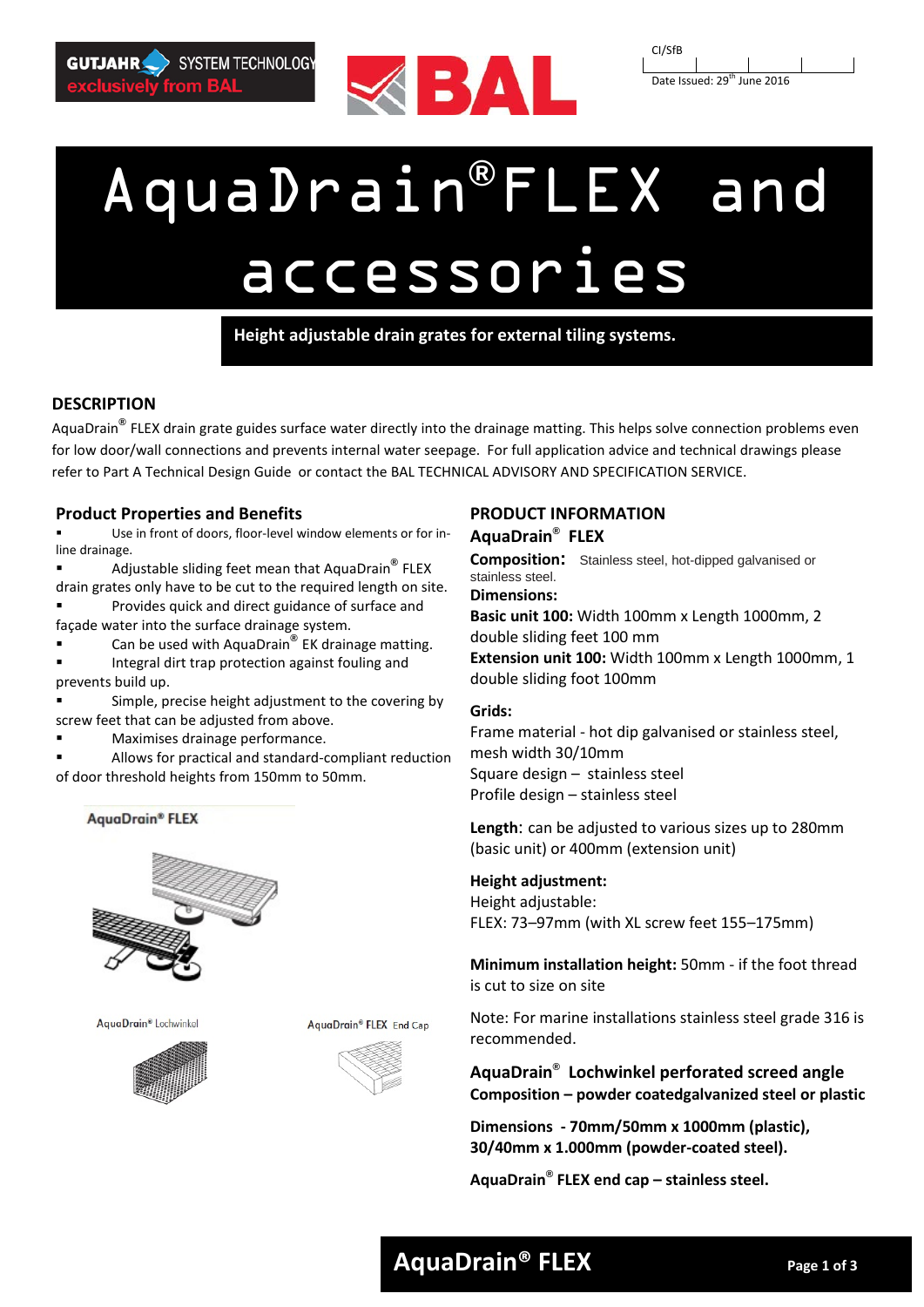| AquaDrain®EK drainage                                                                                                | DiProTec <sup>®</sup> AB-KV sealing    | AquaDrain® SK joint tape    | AquaDrain® Edge insulation                                                                 |
|----------------------------------------------------------------------------------------------------------------------|----------------------------------------|-----------------------------|--------------------------------------------------------------------------------------------|
| mat or sheet                                                                                                         | tape                                   |                             | tape                                                                                       |
|                                                                                                                      |                                        |                             |                                                                                            |
| AquaDrain® FLEX drain                                                                                                | AquaDrain® Lochwinkel                  | ProRin® BR guttering        | ProFin® DP edge profile and BL                                                             |
| grate XL screw feet                                                                                                  | <b>Screed Angle</b>                    |                             | facing plate                                                                               |
|                                                                                                                      |                                        |                             |                                                                                            |
| ProFin® V22/55                                                                                                       | <b>BAL Quickset Cement and</b>         | MorTec <sup>®</sup> DRAIN   | <b>BAL Rapidset Flexible Fibre</b>                                                         |
| drip/drain edge profile                                                                                              | Aggregate                              |                             |                                                                                            |
|                                                                                                                      | <b>KBAL</b><br>quickset<br>cement<br>噩 |                             | <b>KBAL</b><br>rapidset<br>flexible fibre<br>Auriesive<br>Walls & Floc<br>臣<br>$\Box$<br>困 |
| <b>BAL Micromax2 Grout</b>                                                                                           | MorTec <sup>®</sup> SOFT silicone      | <b>BAL Micromax Sealant</b> | <b>BAL Tank-it</b>                                                                         |
| <b>KBAL</b><br>$micromax$ $\blacksquare$<br>· Microban<br>Wall and floor grout for<br>joints from 1mm to 20n<br>EDIE | sealant<br>BARA ADAM AF                | <b>NBAL</b><br>crom         | <b>EAL</b><br>tank-it<br><b>ISBAL</b><br>ank-i                                             |

**N.B** Please consult BAL Technical Advisory and Specification Service (TAS) or a member of the BAL Specification Support Team for a full and

comprehensive product specification to meet your project requirements.